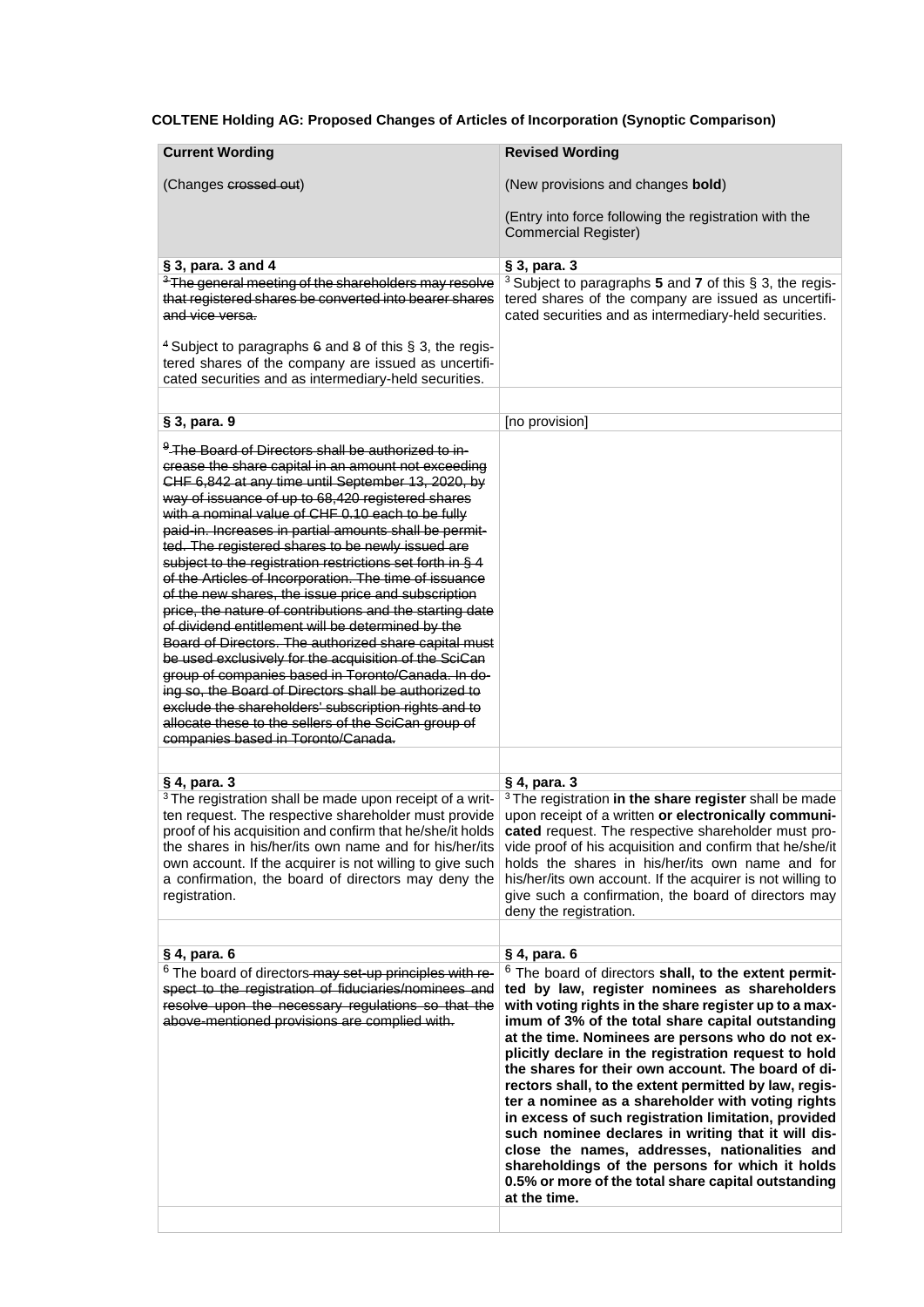| § 8, para. 3                                                                                                                                                                                                                                                                                                                                                                                                                                                                                                                                                                                                                                                                                                                                                                               | § 8, para. 3 and 4                                                                                                                                                                                                                                                                                                                                                                                                                                                                                                                                                                                                                                                                                                                                                                                                                                                                                                                                                                                                                                                                                                                                                                                                                                                                                                                                                           |
|--------------------------------------------------------------------------------------------------------------------------------------------------------------------------------------------------------------------------------------------------------------------------------------------------------------------------------------------------------------------------------------------------------------------------------------------------------------------------------------------------------------------------------------------------------------------------------------------------------------------------------------------------------------------------------------------------------------------------------------------------------------------------------------------|------------------------------------------------------------------------------------------------------------------------------------------------------------------------------------------------------------------------------------------------------------------------------------------------------------------------------------------------------------------------------------------------------------------------------------------------------------------------------------------------------------------------------------------------------------------------------------------------------------------------------------------------------------------------------------------------------------------------------------------------------------------------------------------------------------------------------------------------------------------------------------------------------------------------------------------------------------------------------------------------------------------------------------------------------------------------------------------------------------------------------------------------------------------------------------------------------------------------------------------------------------------------------------------------------------------------------------------------------------------------------|
| <sup>3</sup> Extraordinary general meetings of the shareholders<br>shall be called by resolution of the general meeting of<br>shareholders, of the board of directors, upon request<br>of the auditors or if it is requested by way of a written<br>request to the board of directors, indicating the pur-<br>pose, by shareholders representing together at least<br>ten percent of the share capital.                                                                                                                                                                                                                                                                                                                                                                                    | <sup>3</sup> Extraordinary general meetings of the shareholders<br>shall be called by resolution of the general meeting of<br>the shareholders, of the board of directors, upon re-<br>quest of the auditors or if it is requested by sharehold-<br>ers representing together at least 5 % of the total share<br>capital outstanding at the time or of the total votes<br>by way of a written request to the board of directors,<br>indicating the agenda items and the associated mo-<br>tions.                                                                                                                                                                                                                                                                                                                                                                                                                                                                                                                                                                                                                                                                                                                                                                                                                                                                             |
|                                                                                                                                                                                                                                                                                                                                                                                                                                                                                                                                                                                                                                                                                                                                                                                            | <sup>4</sup> Shareholders representing at least 0.5% of the to-<br>tal share capital outstanding at the time or of the<br>votes may request items to be included in the<br>agenda. Such request must be handed in to the<br>board of directors at least 30 days prior to the gen-<br>eral meeting in writing by stating the items of the<br>agenda and the motions. Under the same condi-<br>tions, shareholders may request that motions re-<br>lating to items on the agenda be included in the<br>notice calling for the general meeting. Sharehold-<br>ers may submit a brief explanation together with<br>the agenda items or motions. Such explanation<br>must be included in the notice calling for the gen-<br>eral meeting.                                                                                                                                                                                                                                                                                                                                                                                                                                                                                                                                                                                                                                         |
|                                                                                                                                                                                                                                                                                                                                                                                                                                                                                                                                                                                                                                                                                                                                                                                            |                                                                                                                                                                                                                                                                                                                                                                                                                                                                                                                                                                                                                                                                                                                                                                                                                                                                                                                                                                                                                                                                                                                                                                                                                                                                                                                                                                              |
| §9<br><sup>1</sup> The invitations to the general meeting of the share-<br>holders shall be dispatched not less than twenty days<br>prior to the day of the meeting. They shall state the<br>agenda items, the motions of the board of directors<br>and the shareholders who have requested the holding<br>of a general meeting of the shareholders or the inclu-<br>sion of an item in the agenda as well as the details with<br>respect to proxies and instructions.<br><sup>2</sup> The business report, the auditors' report and the<br>compensation report accompanied by the report of the<br>auditors shall be available to every shareholder not<br>less than twenty days prior to the ordinary general<br>meeting of the shareholders at the registered office of<br>the company. | §9<br><sup>1</sup> The invitations to the general meeting of the share-<br>holders shall be dispatched not less than twenty days<br>prior to the day of the meeting. They shall state the<br>day, time and place of the meeting, the agenda<br>items, the motions of the board of directors together<br>with a brief explanation and, if applicable, those of<br>the shareholders together with a brief explanation,<br>the name and address of the independent proxy as<br>well as the details with respect to proxies and instruc-<br>tions.<br>$2$ No resolutions may be passed on motions con-<br>cerning agenda items which have not been duly<br>announced; excepted are motions for the calling<br>of an extraordinary general meeting and the initia-<br>tion of a special audit (Sonderprüfung).<br><sup>3</sup> No prior notice is required to bring forward mo-<br>tions related to items already on the agenda or for<br>the discussion of matters on which no resolution<br>is to be taken.<br><sup>4</sup> The business report, the auditors' report and the<br>compensation report accompanied by the report of the<br>auditors shall be available to every shareholder elec-<br>tronically and at the registered office of the company<br>not less than ten days prior to the expiration of the<br>term during which items may be included in the<br>agenda. |
| § 11, para. 3<br><sup>3</sup> Important resolutions of the general meeting of the<br>shareholders in the sense of Art. 704 CO (the change<br>of the company's purpose, the creation of shares with<br>privileged voting rights, the restriction of the transfera-<br>bility of registered shares, an authorized or a condi-<br>tional share capital increase or an increase of the<br>share capital out of equity or against contributions in<br>kind, or for the purpose of an acquisition of assets and<br>the granting of special benefits, the limitation or with-<br>drawal of pre-emptive rights, the change of the domi-                                                                                                                                                            | § 11, para. 3<br><sup>3</sup> Important resolutions of the general meeting of the<br>shareholders in the sense of Art. 704 CO must be<br>passed by at least two thirds of the votes represented<br>and the absolute majority of the par value of the rep-<br>resented shares.                                                                                                                                                                                                                                                                                                                                                                                                                                                                                                                                                                                                                                                                                                                                                                                                                                                                                                                                                                                                                                                                                                |

cile of the company and its dissolution) must be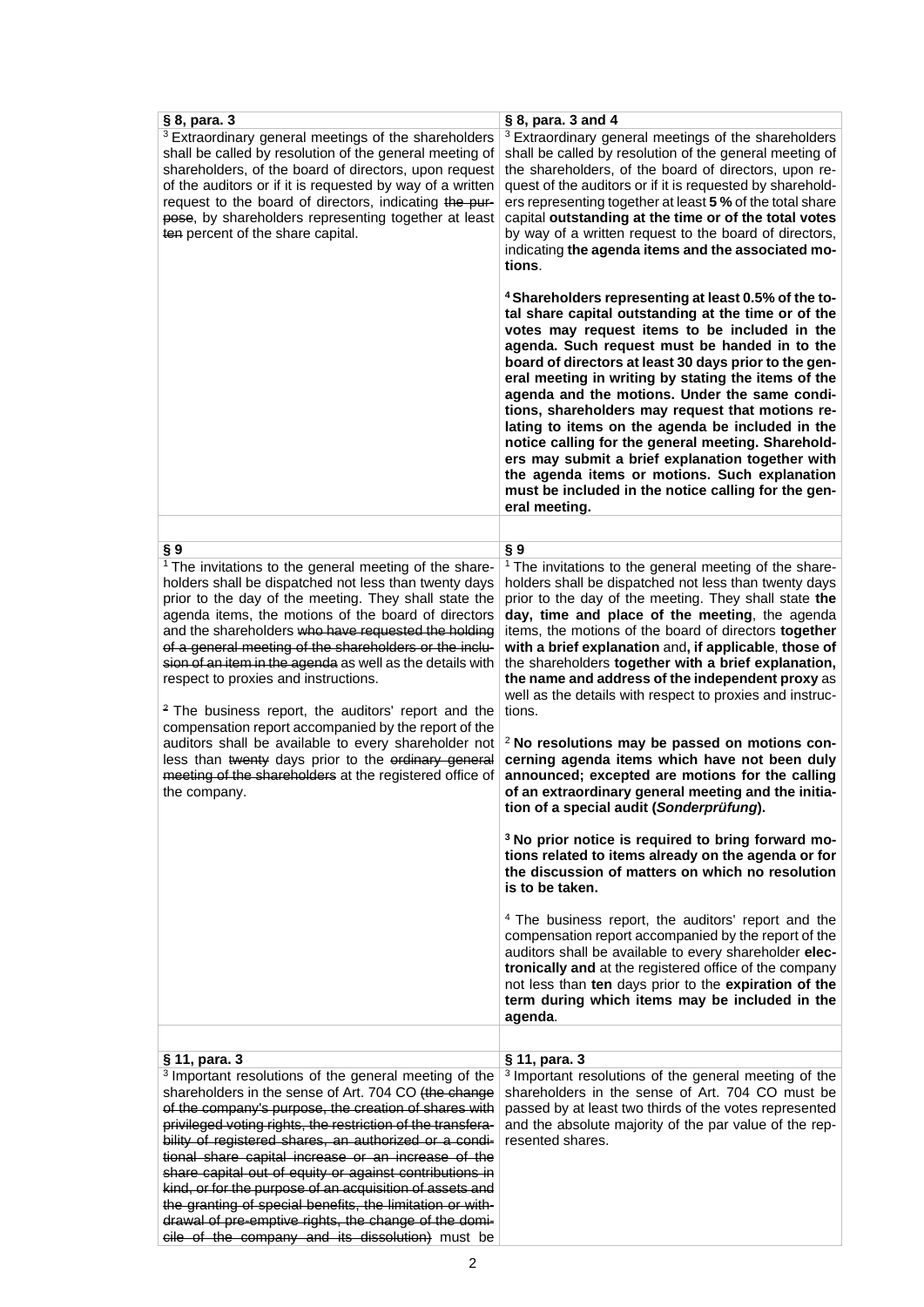|        | passed by at least two thirds of the votes represented<br>and the absolute majority of the par value of the rep-<br>resented shares.                                                                                                                                                                                                                                                                                                                                                 |                                                                                                                                                                                                                                                                                                                                                                                                                                                                                                                        |
|--------|--------------------------------------------------------------------------------------------------------------------------------------------------------------------------------------------------------------------------------------------------------------------------------------------------------------------------------------------------------------------------------------------------------------------------------------------------------------------------------------|------------------------------------------------------------------------------------------------------------------------------------------------------------------------------------------------------------------------------------------------------------------------------------------------------------------------------------------------------------------------------------------------------------------------------------------------------------------------------------------------------------------------|
|        |                                                                                                                                                                                                                                                                                                                                                                                                                                                                                      |                                                                                                                                                                                                                                                                                                                                                                                                                                                                                                                        |
| $§$ 13 |                                                                                                                                                                                                                                                                                                                                                                                                                                                                                      | $§$ 13                                                                                                                                                                                                                                                                                                                                                                                                                                                                                                                 |
|        | The general meeting of the shareholders has the fol-<br>lowing inalienable powers:                                                                                                                                                                                                                                                                                                                                                                                                   | The general meeting of the shareholders has the fol-<br>lowing inalienable powers:                                                                                                                                                                                                                                                                                                                                                                                                                                     |
| 1.     | adoption and amending of the articles of incor-<br>poration                                                                                                                                                                                                                                                                                                                                                                                                                          | adoption and amending of the articles of incor-<br>1.<br>poration                                                                                                                                                                                                                                                                                                                                                                                                                                                      |
| 2.     | election and dismissal of the Chairman and fur-<br>ther members of the board of directors, the<br>members of the compensation committee (who<br>have to be members of the board of directors),<br>the independent proxy and the auditors                                                                                                                                                                                                                                             | 2.<br>election and dismissal of the Chairman and fur-<br>ther members of the board of directors, the<br>members of the compensation committee (who<br>have to be members of the board of directors),<br>the independent proxy and the auditors                                                                                                                                                                                                                                                                         |
| 3.     | approval of the compensation of the members $\vert$ 3.<br>of the board of directors and any other person<br>who has been, fully or partially, entrusted with<br>the management of the company (the manage-<br>ment board)                                                                                                                                                                                                                                                            | approval of the compensation of the members<br>of the board of directors and any other person<br>who has been, fully or partially, entrusted with<br>the management of the company (the manage-<br>ment board)                                                                                                                                                                                                                                                                                                         |
| 4.     | approval of the management report, the annual<br>financial statement and the consolidated finan-<br>cial statements as well as the resolution on the<br>allocation of the disposable balance sheet<br>profit                                                                                                                                                                                                                                                                         | approval of the management report, the annual<br>4.<br>financial statement and the consolidated finan-<br>cial statements as well as the resolution on the<br>allocation of the disposable balance sheet<br>profit                                                                                                                                                                                                                                                                                                     |
| 5.     | discharge of the members of the board of di-<br>rectors and the management board                                                                                                                                                                                                                                                                                                                                                                                                     | discharge of the members of the board of di-<br>5.<br>rectors and the management board                                                                                                                                                                                                                                                                                                                                                                                                                                 |
| 6.     | passing of resolutions on matters which are by $\vert 6$ .<br>law or by the articles of incorporation reserved<br>to the general meeting of the shareholders or<br>which are submitted to it by the board of direc-<br>tors.                                                                                                                                                                                                                                                         | passing of resolutions on matters which are by<br>law or by the articles of incorporation reserved<br>to the general meeting of the shareholders or<br>which are submitted to it by the board of direc-<br>tors                                                                                                                                                                                                                                                                                                        |
|        |                                                                                                                                                                                                                                                                                                                                                                                                                                                                                      | 7.<br>delisting of the shares of the company from<br>the SIX Swiss Exchange or its successor.                                                                                                                                                                                                                                                                                                                                                                                                                          |
|        |                                                                                                                                                                                                                                                                                                                                                                                                                                                                                      | In the event of a delisting decision within the<br>meaning of paragraph 1 number 7, the board of di-<br>rectors shall determine the date and the other mo-<br>dalities of the delisting, in accordance with the ap-<br>plicable rules and regulations of SIX Swiss Ex-<br>change or its successor.                                                                                                                                                                                                                     |
| §14    | The board of directors shall be composed of at least<br>three members. The members of the board of direc-<br>tors, the Chairman of the board of directors as well as<br>the members of the compensation committee will each<br>be elected annually and individually. The term of office<br>ends at the closing of the following ordinary general<br>meeting of the shareholders. Re-election is possible.<br>Resignation prior to the end of the term and dismissal<br>are reserved. | § 14<br>The board of directors shall be composed of at least<br>five and in the maximum of nine members. The<br>members of the board of directors, the Chairman of<br>the board of directors as well as the members of the<br>compensation committee will each be elected annually<br>and individually. The term of office ends at the closing<br>of the following ordinary general meeting of the share-<br>holders. Re-election is possible. Resignation prior to<br>the end of the term and dismissal are reserved. |
|        | § 18, para. 1 and 2<br><sup>1</sup> A member of the board of directors may assume at<br>maximum 5 mandates and a member of the manage-<br>ment board upon consent by the board of directors at<br>maximum 2 mandates as a member of the supreme<br>management or administration body of other listed<br>companies which are subject to registration in the<br>commercial register or a comparable foreign register.                                                                  | § 18, para. 1 and 2<br><sup>1</sup> A member of the board of directors may assume at<br>maximum 5 <b>additional</b> mandates and a member of<br>the management board upon consent by the board of<br>directors one additional mandate as a member of the<br>supreme management or administration body of other<br>listed companies which are subject to registration in<br>the commercial register or a comparable foreign reg-<br>ister.                                                                              |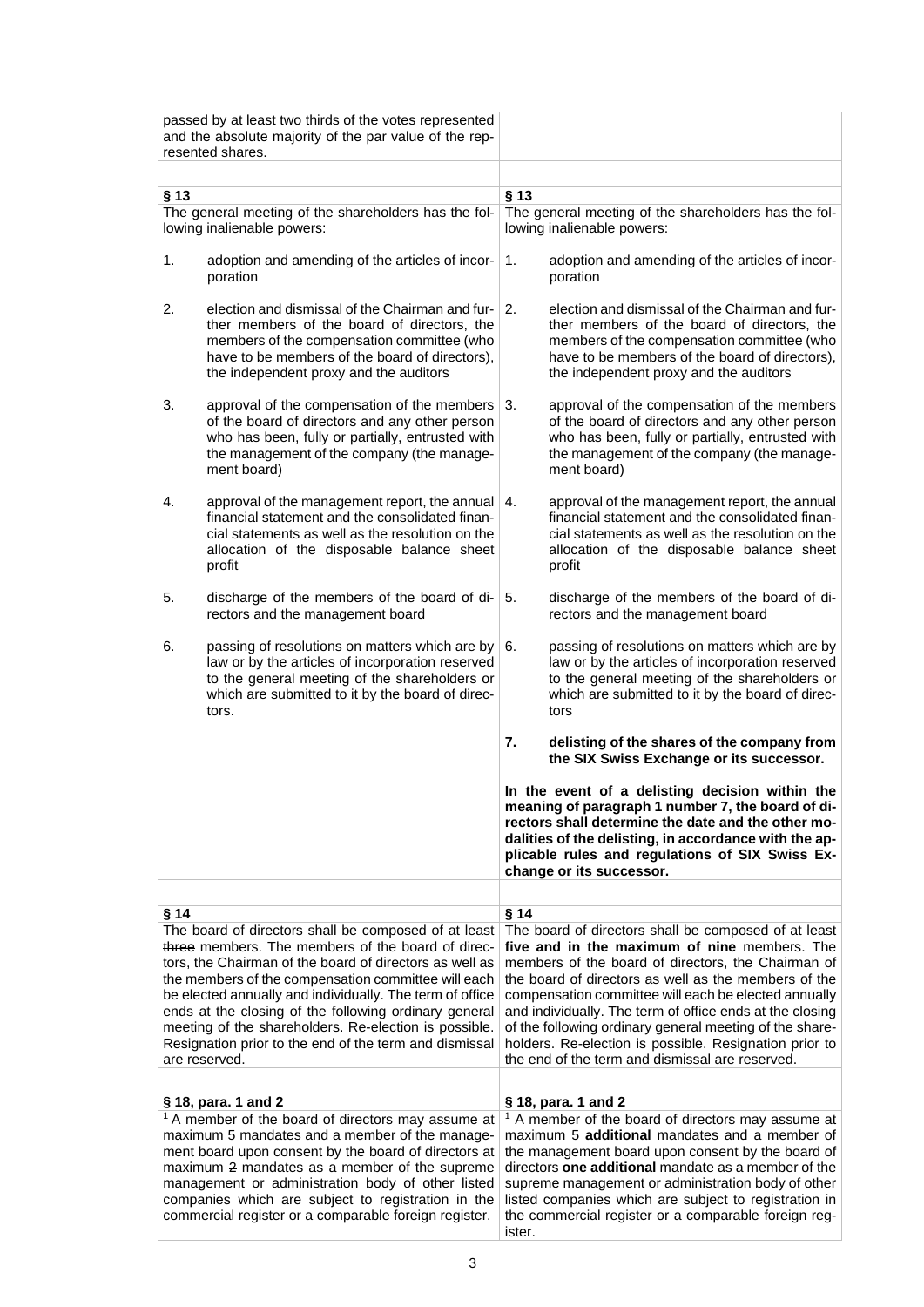<sup>2</sup> Further, a member of the board of directors may assume at maximum 20 mandates and a member of the management board upon consent by the board of directors at maximum  $\frac{1}{7}$  mandates as a member of the supreme management or administration body of other non-listed companies which are subject to registration in the commercial register or a comparable foreign register.

<sup>2</sup> Further, a member of the board of directors may assume at maximum **5** mandates and a member of the management board upon consent by the board of directors at maximum **3** mandates as a member of the supreme management or administration body of other non-listed companies which are subject to registration in the commercial register or a comparable foreign register.

| § 20, para. 2, subpara. 3 and 4                                |                                                                                                                                                                                                                                                                                                                                                                                                                                                          |                                                                | § 20, para. 2, subpara. 3 and 4                                                                                                                                                                                                                                                                                                                                                                                                                          |  |
|----------------------------------------------------------------|----------------------------------------------------------------------------------------------------------------------------------------------------------------------------------------------------------------------------------------------------------------------------------------------------------------------------------------------------------------------------------------------------------------------------------------------------------|----------------------------------------------------------------|----------------------------------------------------------------------------------------------------------------------------------------------------------------------------------------------------------------------------------------------------------------------------------------------------------------------------------------------------------------------------------------------------------------------------------------------------------|--|
| <sup>2</sup> The compensation committee shall have the follow- |                                                                                                                                                                                                                                                                                                                                                                                                                                                          | <sup>2</sup> The compensation committee shall have the follow- |                                                                                                                                                                                                                                                                                                                                                                                                                                                          |  |
| ing duties and responsibilities (principles):                  |                                                                                                                                                                                                                                                                                                                                                                                                                                                          | ing duties and responsibilities (principles):                  |                                                                                                                                                                                                                                                                                                                                                                                                                                                          |  |
| 1.                                                             | preparation of decisions of the board of direc-<br>tors with respect to the compensation of mem-<br>bers of the board of directors and the manage-<br>ment board, submission of proposals to the<br>board of directors with respect to the type and<br>the amount of the annual compensation of the<br>members of the board of directors and the<br>management board and preparation of the pro-<br>posal for the respective maximum aggregate<br>amount | 1.                                                             | preparation of decisions of the board of direc-<br>tors with respect to the compensation of mem-<br>bers of the board of directors and the manage-<br>ment board, submission of proposals to the<br>board of directors with respect to the type and<br>the amount of the annual compensation of the<br>members of the board of directors and the<br>management board and preparation of the pro-<br>posal for the respective maximum aggregate<br>amount |  |
| 2.                                                             | determination and periodic review of the com-<br>pensation policy and compensation strategy in<br>accordance with the corporate strategy and the<br>corporate goals of the COLTENE group. Peri-<br>odic review of the implementation of such goals<br>and submission of proposals and recommen-<br>dations to the board of directors                                                                                                                     | 2.                                                             | determination and periodic review of the com-<br>pensation policy and compensation strategy in<br>accordance with the corporate strategy and the<br>corporate goals of the COLTENE group. Peri-<br>odic review of the implementation of such goals<br>and submission of proposals and recommen-<br>dations to the board of directors                                                                                                                     |  |
| 3.                                                             | submission of proposals to the board of direc-<br>tors with respect to the allocation of shares, op-<br>tions or other equity securities as well as with<br>respect to the issue price in connection with the<br>fixed compensation of the board of directors<br>and the bonus and/or participation plans of the<br>company                                                                                                                              | 3.                                                             | submission of proposals to the board of direc-<br>tors with respect to the allocation of shares, op-<br>tions or other equity securities as well as with<br>respect to the issue price in connection with the<br>fixed compensation of the board of directors<br>and the variable compensation and/or partic-<br>ipation plans of the company                                                                                                            |  |
| 4.                                                             | proposal of bonus and/or participation plans for $ 4$ .<br>success and performance based compensa-<br>tions                                                                                                                                                                                                                                                                                                                                              |                                                                | proposal of variable compensation and/or<br>participation plans for success and perfor-<br>mance based compensations (variable com-<br>pensations)                                                                                                                                                                                                                                                                                                       |  |
| 5.                                                             | proposal of the compensation report to the<br>board of directors.                                                                                                                                                                                                                                                                                                                                                                                        | 5.                                                             | proposal of the compensation report to the<br>board of directors.                                                                                                                                                                                                                                                                                                                                                                                        |  |
|                                                                |                                                                                                                                                                                                                                                                                                                                                                                                                                                          |                                                                |                                                                                                                                                                                                                                                                                                                                                                                                                                                          |  |
| §21                                                            |                                                                                                                                                                                                                                                                                                                                                                                                                                                          | §22                                                            |                                                                                                                                                                                                                                                                                                                                                                                                                                                          |  |
|                                                                | <sup>1</sup> The board of directors proposes to the general meet-<br>ing of the shareholders on an annual basis the ap-<br>proval of a maximum amount of the compensation for<br>the forthcoming fiscal year for each of the board of di-<br>rectors and the management board separately.                                                                                                                                                                | amounts:                                                       | <sup>1</sup> The board of directors proposes to the general meet-<br>ing of the shareholders on an annual basis the ap-<br>proval of the following maximum aggregate                                                                                                                                                                                                                                                                                     |  |
|                                                                | <sup>2</sup> The approval of the annual compensation to mem-<br>bers of the board of directors and the management                                                                                                                                                                                                                                                                                                                                        | 1.                                                             | The fixed compensation of the board of di-<br>rectors for the period until the next ordinary<br>general meeting                                                                                                                                                                                                                                                                                                                                          |  |
|                                                                | board who have entered into an employment agree-<br>ment with the company includes also the approval of<br>the compensation basis for the remuneration during<br>the contractually agreed notice period, even if such                                                                                                                                                                                                                                    | 2.                                                             | The fixed compensation of the management<br>board for the following fiscal year                                                                                                                                                                                                                                                                                                                                                                          |  |
|                                                                | period lasts into the following fiscal year.<br><sup>3</sup> Members of the board of directors and the manage-<br>ment board who have been given notice of termination<br>under their respective employment relationship qualify                                                                                                                                                                                                                         | 3.                                                             | The success and performance based com-<br>pensation (variable compensation) payable<br>to the members of the board of directors for<br>the previous term of office                                                                                                                                                                                                                                                                                       |  |
|                                                                | for the purpose of this $\S$ 24 as "former members of 4.<br>corporate bodies"; their compensation is no longer                                                                                                                                                                                                                                                                                                                                           |                                                                | The success and performance based com-<br>pensation (variable compensation) payable                                                                                                                                                                                                                                                                                                                                                                      |  |

4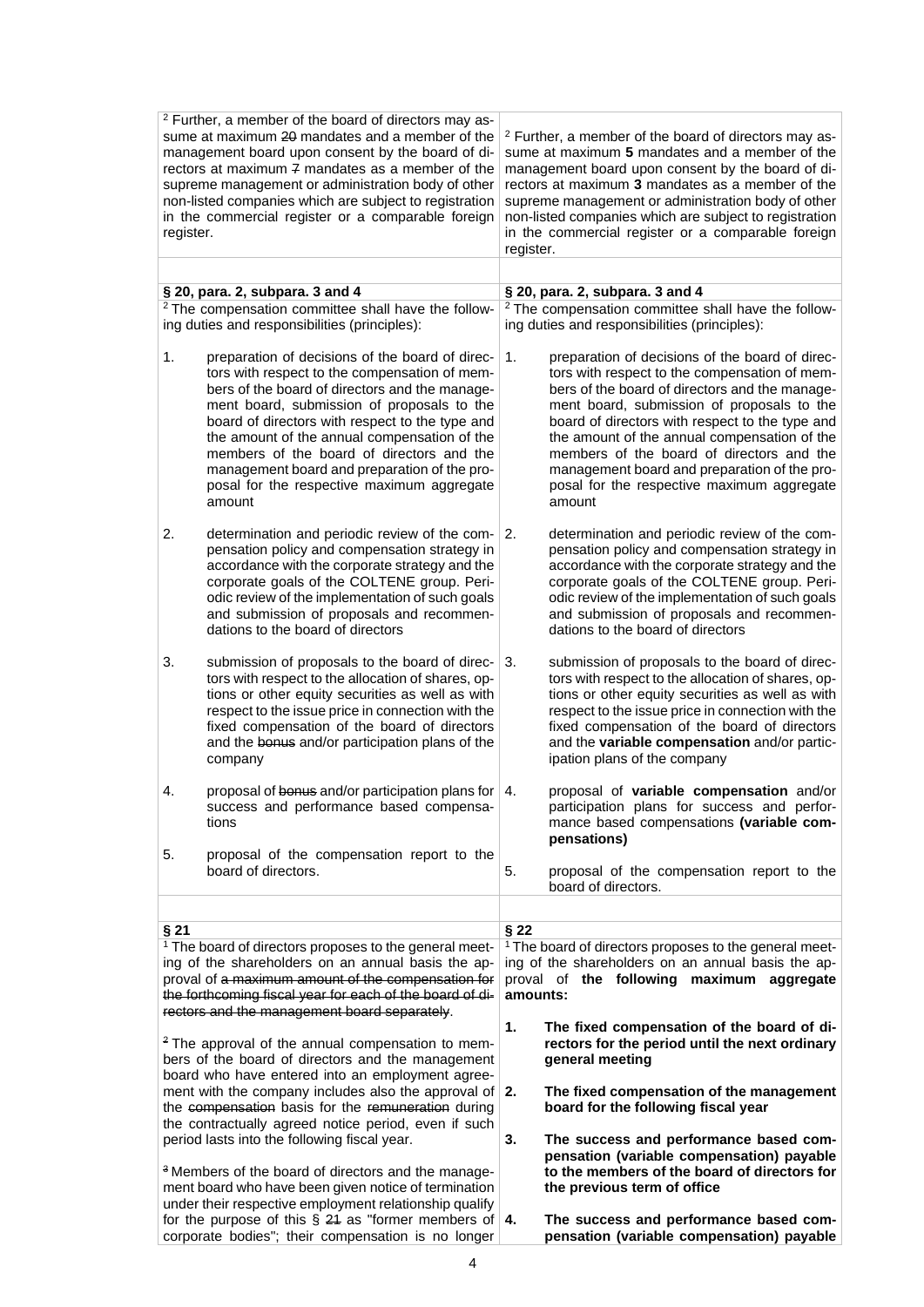| subject to approval but has to be disclosed in the an-<br>nual compensation report.                                                                                                                                                                                                                                                                                                                                                                                                                                                                                                                                                                                                                                                                                                                                                                                                                                                                                                                                                                                                                                                                                                                                                                                                                                             | to the members of the management board<br>for the previous fiscal year.                                                                                                                                                                                                                                                                                                                                                                                                                                                                                                                                                                                                                                                                                                                                                                                                                                                                                                                                                                                                                                                                                                                                                                                                                                                                                                                                                                                                                              |
|---------------------------------------------------------------------------------------------------------------------------------------------------------------------------------------------------------------------------------------------------------------------------------------------------------------------------------------------------------------------------------------------------------------------------------------------------------------------------------------------------------------------------------------------------------------------------------------------------------------------------------------------------------------------------------------------------------------------------------------------------------------------------------------------------------------------------------------------------------------------------------------------------------------------------------------------------------------------------------------------------------------------------------------------------------------------------------------------------------------------------------------------------------------------------------------------------------------------------------------------------------------------------------------------------------------------------------|------------------------------------------------------------------------------------------------------------------------------------------------------------------------------------------------------------------------------------------------------------------------------------------------------------------------------------------------------------------------------------------------------------------------------------------------------------------------------------------------------------------------------------------------------------------------------------------------------------------------------------------------------------------------------------------------------------------------------------------------------------------------------------------------------------------------------------------------------------------------------------------------------------------------------------------------------------------------------------------------------------------------------------------------------------------------------------------------------------------------------------------------------------------------------------------------------------------------------------------------------------------------------------------------------------------------------------------------------------------------------------------------------------------------------------------------------------------------------------------------------|
|                                                                                                                                                                                                                                                                                                                                                                                                                                                                                                                                                                                                                                                                                                                                                                                                                                                                                                                                                                                                                                                                                                                                                                                                                                                                                                                                 | <sup>2</sup> The board of directors may submit proposals to<br>the general meeting regarding the maximum ag-<br>gregate amounts and/or the individual compensa-<br>tion components for other periods and/or the pay-<br>ment of additional amounts for exceptional perfor-<br>mance of individual or all members of the manage-<br>ment board or the board of directors.                                                                                                                                                                                                                                                                                                                                                                                                                                                                                                                                                                                                                                                                                                                                                                                                                                                                                                                                                                                                                                                                                                                             |
|                                                                                                                                                                                                                                                                                                                                                                                                                                                                                                                                                                                                                                                                                                                                                                                                                                                                                                                                                                                                                                                                                                                                                                                                                                                                                                                                 | <sup>3</sup> In case a member of the board of directors is act-<br>ing also as a member of the management board,<br>its compensation shall be based on the provisions<br>applicable to the compensation of members of the<br>management board.                                                                                                                                                                                                                                                                                                                                                                                                                                                                                                                                                                                                                                                                                                                                                                                                                                                                                                                                                                                                                                                                                                                                                                                                                                                       |
|                                                                                                                                                                                                                                                                                                                                                                                                                                                                                                                                                                                                                                                                                                                                                                                                                                                                                                                                                                                                                                                                                                                                                                                                                                                                                                                                 | <sup>4</sup> The approval of the annual compensation to mem-<br>bers of the board of directors and the management<br>board who have entered into an employment agree-<br>ment with the company includes also the approval of<br>the basis for the compensation during the contractu-<br>ally agreed notice period, even if such period lasts into<br>the following fiscal year.                                                                                                                                                                                                                                                                                                                                                                                                                                                                                                                                                                                                                                                                                                                                                                                                                                                                                                                                                                                                                                                                                                                      |
|                                                                                                                                                                                                                                                                                                                                                                                                                                                                                                                                                                                                                                                                                                                                                                                                                                                                                                                                                                                                                                                                                                                                                                                                                                                                                                                                 | <sup>5</sup> Members of the board of directors and the manage-<br>ment board who have been given notice of termination<br>under their respective employment relationship qualify<br>for the purpose of this $\S$ 22 as "former members of<br>corporate bodies"; their compensation is no longer<br>subject to approval but has to be disclosed in the an-<br>nual compensation report.                                                                                                                                                                                                                                                                                                                                                                                                                                                                                                                                                                                                                                                                                                                                                                                                                                                                                                                                                                                                                                                                                                               |
|                                                                                                                                                                                                                                                                                                                                                                                                                                                                                                                                                                                                                                                                                                                                                                                                                                                                                                                                                                                                                                                                                                                                                                                                                                                                                                                                 |                                                                                                                                                                                                                                                                                                                                                                                                                                                                                                                                                                                                                                                                                                                                                                                                                                                                                                                                                                                                                                                                                                                                                                                                                                                                                                                                                                                                                                                                                                      |
| §22<br><sup>1</sup> The members of the board of directors receive a fixed<br>compensation which may be paid in cash and/or<br>shares, options or any other equity securities of the<br>company (pursuant to § 25 of the articles of incorpo-<br>ration) as well as a success and performance based<br>compensation under the respective bonus and/or par-<br>ticipation plans of the company (pursuant to $\S 25$ and<br>§ 26 of the articles of incorporation). The success and<br>performance based compensation of a member of the<br>board of directors may not exceed the value of the<br>fixed compensation.<br><sup>2</sup> The members of the management board receive a<br>fixed compensation to be paid in cash as well as a<br>success and performance based compensation under<br>the respective bonus and/or participation plans of the<br>company (pursuant to § 25 and § 26 of the articles of<br>incorporation). The success and performance based<br>compensation of a member of the management board<br>may not exceed the value of the fixed compensation.<br><sup>3</sup> In case a member of the board of directors is acting<br>also as a member of the management board, its com-<br>pensation shall be based on the provisions applicable<br>to the compensation of members of the management<br>board. | §21<br><sup>1</sup> The members of the board of directors are entitled<br>to (a) a fixed compensation independent of the busi-<br>ness result which may be paid in cash and/or shares,<br>options or any other equity securities of the company<br>(pursuant to § 25 of the articles of incorporation) as<br>well as (b) a success and performance based com-<br>pensation (variable compensation) under the re-<br>spective variable compensation and/or participation<br>plans of the company (pursuant to § 25 and § 26 of the<br>articles of incorporation). The success and perfor-<br>mance based compensation of a member of the board<br>of directors, which may be paid in cash and/or<br>shares, options or any other equity securities of<br>the company, may not exceed the value of the fixed<br>compensation.<br><sup>2</sup> The members of the management board are entitled<br>to (a) a fixed compensation independent of the busi-<br>ness result to be paid in cash as well as (b) a success<br>and performance based compensation (variable<br>compensation) under the respective variable com-<br>pensation and/or participation plans of the company<br>(pursuant to § 25 and § 26 of the articles of incorpora-<br>tion). The success and performance based compen-<br>sation of a member of the management board, which<br>may be paid in cash and/or shares, options or any<br>other equity securities of the company, may ex-<br>ceed the value of the fixed compensation. |
|                                                                                                                                                                                                                                                                                                                                                                                                                                                                                                                                                                                                                                                                                                                                                                                                                                                                                                                                                                                                                                                                                                                                                                                                                                                                                                                                 |                                                                                                                                                                                                                                                                                                                                                                                                                                                                                                                                                                                                                                                                                                                                                                                                                                                                                                                                                                                                                                                                                                                                                                                                                                                                                                                                                                                                                                                                                                      |
| §23<br>For the compensation of the members of the manage-<br>ment board who are appointed after the approval of<br>the respective maximum aggregate amount, there is<br>an additional compensation amount. Such additional<br>compensation amount may, for each new member of                                                                                                                                                                                                                                                                                                                                                                                                                                                                                                                                                                                                                                                                                                                                                                                                                                                                                                                                                                                                                                                   | §23<br>For the compensation of the members of the manage-<br>ment board who are appointed after the approval of<br>the maximum aggregate compensation of the man-<br>agement board, there is an additional compensation<br>amount. Such additional compensation amount may,                                                                                                                                                                                                                                                                                                                                                                                                                                                                                                                                                                                                                                                                                                                                                                                                                                                                                                                                                                                                                                                                                                                                                                                                                          |